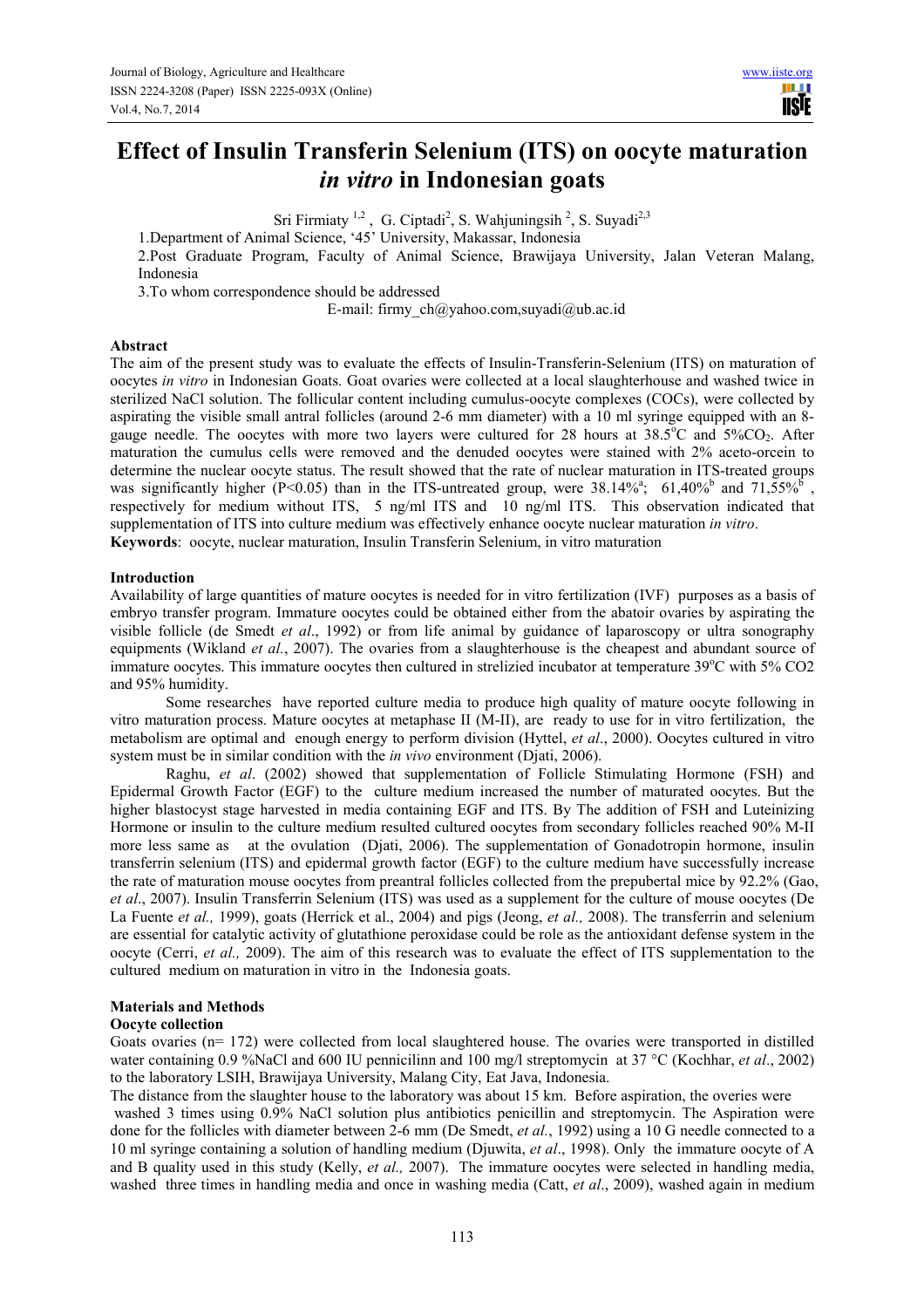## treatment before it planted.

## *In Vitro Maturation*

The compotition of 10 ml of basic culture medium was  $\alpha$ MEM (Sigma, USA), 10% FBS (Sigma), penicillin 600 IU/ml (Meiji, Seika), Streptomycin 100 mg/ml (Meiji, Seika), FSH 100 IU/ml (Sigma), LH 100 IU/ml (Sigma). The treatments were the supplemention of 0. 5 ng/ml and 10 ng/ml ITS (Sigma) in medium cultured.

Each petri dish filled with the 3 drops of 50ul maturation medium coated with paraffin oil, then incubated over night ( in 5% CO2, 95% humidity and temperature 38.5  $^{\circ}$ C) before planted. Approximately 10 oocytes would be included in each drop (Catt, *et al*., 2009). Furthermore oocytes IVM medium were cultured for about 28 hours (Pamungkas, *et al*., 2012), and then evaluated for cumulus expansion (Wahyuningsih, 2005) and the maturity status of the oocyte nucleus by aceto orcein staining (Wattimena and Saija, 2005).

Data obtained in the form of cumulus expansion rate, the percentage status of the oocyte nuclei were analyzed using MINITAB Versi 14.

# **RESULTS AND DISCUSSION**

## **Cumulus Expansion**

In vitro oocyte maturation process is characterized by the expansion of cumulus cells surrounding the oocyte (Goto and Iritani, 1992) and is also characterized by cytoplasmic maturation and enhanced maturation of the nucleus (Mulyawan, 1995). The oocytes cultured in vitro for 28 hours showed cumulus expansion was not different between the treatments (P > 0.5), respectively 90.24%, 96.77% and 99.22% cumulus expansion rate of 3 for without ITS, 5 ng/ml ITS and 10 ng/ml ITS (Figure 1.).



Figure 1. The view grade of expansion cumulus of oocyte culture in vitro for 28 hour. (a) Oocyte before in vitro maturation; (b) Grade 1 was no expansion or only some cumulus cells remain attack to the cumulus; (c) Grade 2 was partly expanded (sligty expanded cumulus with scare intercellular matrix); (d) Grade 3 was fully expanded (widely expanded cumulus with loads of elastic intercellular matrix.

 All of the oocytes in this research showed expansion. This was possible because the culture medium of the treatments were αMEM basic medium contained a number of amino acids and water-soluble vitamins such as vitamin B group, choline, folic acid, inositol, and glucose. These vitamins play an important role in energy metabolism, helping intermediate amino acid which is very useful for cell growth and energy metabolism, especially when entering the TCA cycle that produces energy ready for growth, and to maintain other energy cell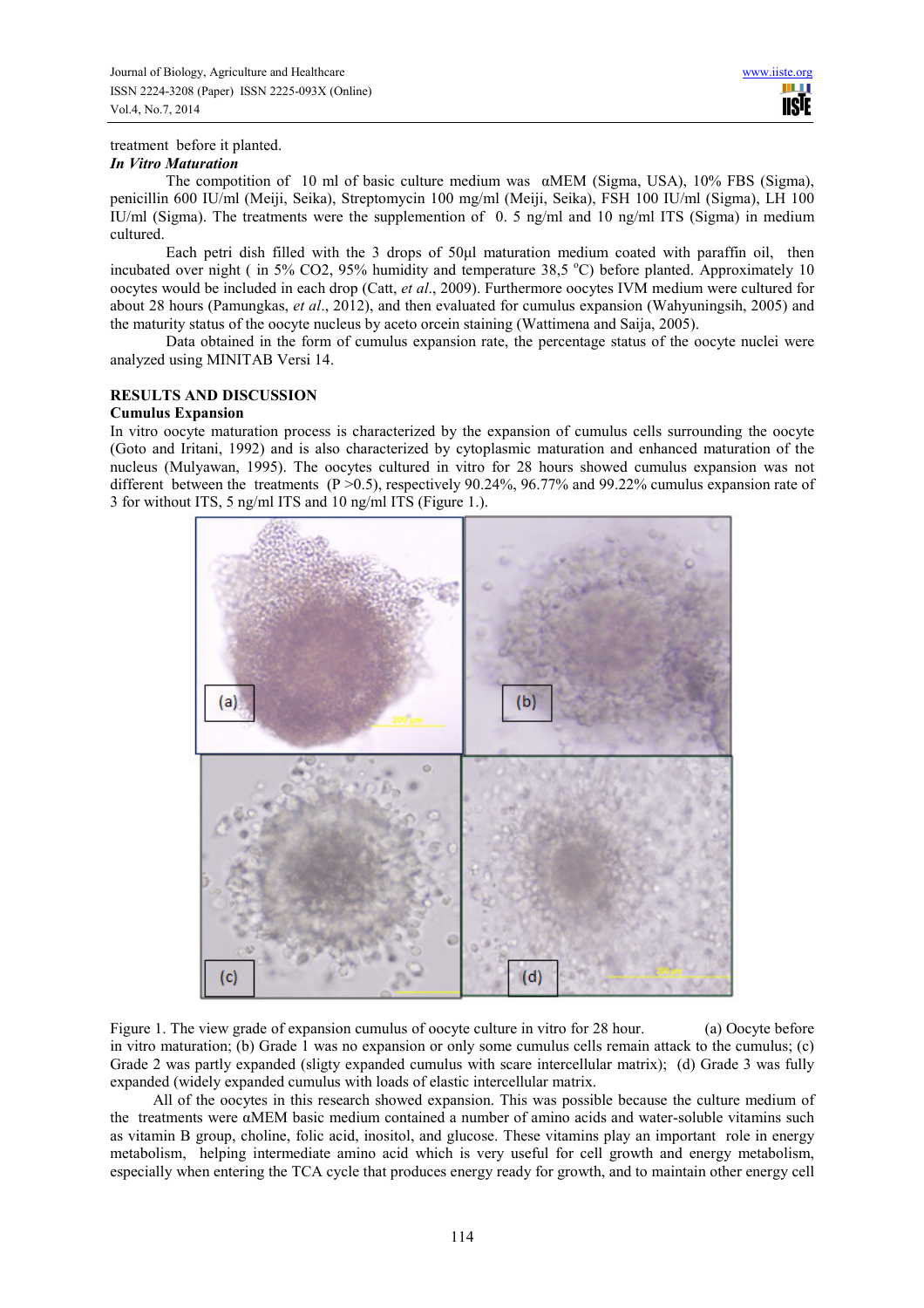(Djati, 2006). The amino acids, vitamins, nucleic acid precursors, are the important ions corresponding to the growth of oocytes and embryos in vitro (Gardner and Lane, 2000). Cumulus cells, included of granulosa cells (GCs) surrounding oocytes, supply the nutrition for the growth of the oocytes. The cumulus will be expanded as the oocytes have grown (Chian *et al*., 1995), and is affected by gonadotrophin hormone. The expansion of the GCs could increased the succesfull of fertilization and embryo development. FSH and LH have a great influence on the oocyte maturation (Squires, 2003; Chian *et al.*, 2004; Assidi *et al*., 2013). After evaluation of cumulus expansion, the oocytes were examined of nuclear maturation.

# **Nuclear maturation**

In this study the three treatments showed perfect cumulus expansion( $> 90\%$ ). There was a positive correlation (r  $= 0.58$ ) between cumulus expansion and the emergence of PB I (Ciptadi, 2012). In mammals, PB I can only be observed on average 50% with M-II configuration, but it does not mean that there are no mature oocytes (Gordon, 1994). The nuclear maturation process classified Germinal Vesicle (GV), Germinal Vesicle Break Down (GVBD), Mataphase-I and Metaphase II (M-II) (Ciptadi, 2009). The effect addition of ITS on nuclear maturation of goat oocyte could be seen in Table 1.

| Treatment                                                                                               | ш   | Stage of nuclear maturation $(\%)$ |                |                    |                 |
|---------------------------------------------------------------------------------------------------------|-----|------------------------------------|----------------|--------------------|-----------------|
| <b>ITS</b>                                                                                              |     | GV                                 | <b>GVBD</b>    | M-l                | $M-II$          |
| $0$ ng/ml                                                                                               | 118 | $1,02^a$                           | $21,19^{b}$    | $29,66^{\circ}$    | $38,14^{\circ}$ |
| 5 ng/ml                                                                                                 | 114 | $5,26^{\circ}$                     | $7.89^{a}$     | $25,44^{ab}$       | $61,40^{b**}$   |
| $10$ ng/ml                                                                                              | 116 | $4.31^{\rm a}$                     | $5,17^{\rm a}$ | $18.97^{\text{a}}$ |                 |
| abed<br>$\cdot$ $\sim$<br>1.00<br>$\sim$ $\sim$ $\sim$ $\sim$ $\sim$<br>(0, 0, 0, 0, 0, 0)<br>$\cdot$ 1 |     |                                    |                |                    |                 |

Table 1. Effect addition of ITS on nuclear maturation of goat oocyte

a,b,c,d values with different superscripts within the same column are significantly different ( $P < 0.05^*$ ) and  $(P<0.01**)$ 

The experiment result showed that ITS supplementation in the medium gave higher oocytes maturation. ITS could increased glutathione (GSH) concentration in oocytes in pigs.( Jeong, *et al*., 2008). Glutathione is a thiol tripeptide component in all cell types, and has a important role in the ransportation of amino acid, the synthesis of the protein and DNA , and the reduction of disulfide bonds (Meister and Anderson, 1983). So, insulin is a polypeptide hormone which increases glucose and amino acid up take and has a mitogenic effect (Spicer and Echternkamp, 1995). And Transferrin (Tf) and selenium (Se) are trace elements and antioxidants system (Wu, *et al*., 1973) dan Gutteridge (1986). In culture cell system, sodium selenite protect cell from oxidative damage, free radicals and obstructed lipid perioxide products (Ebert, *et al*., 2006; Tatemoto, *et al*. 2004). Tf and Se could have a role in the antioxidant defense system in the oocyte, which is essential for catalytic activity of glutathione peroxidase (Cerri, *et al.*, 2009). Hasbi (2010) studied the supplemented of 1 mM GSH in maturation sheep oocytes medium and the result showed that it increased the nuclear maturation of M-II stage. Yaday, *et al.(* 1997) and Shamsuddin, *et al*. (1993) reported that the stage M-II of nuclear maturation is the optimal time for undergoing fertilization and development as an embryo (Hananel, *et al*., 2007). Therefore, ITS can be used as a supplement for medium cultured mouse (De La Fuente, *et al.*, 1999), goat (Herrick, *et al.*, 2004), and pig oocytes (Jeong, *et al.*, 2008) because ITS enhanced the oocytes development (Eppig, *et al*., 1992).

## **Conclusion**

This observation indicated that supplementation of ITS into medium of culture of goat oocytes *in vitro* was effectively enhances oocyte nuclear maturation.

## **REFERENCES**

- Assidi, M., F.J. Richard and M-A. Sirard. 2013. FSH in vitro versus LH in vivo: similar genomic effect on the cumulus. Journal of Ovarian Research 2013,6: 68.
- Catt, S., M. Pangestu and P. Temple-Smith . 2010. Master of Clinical Embrtology Policy and Procedures Manual. Third Edition. Printed by Education in Reproduction Biology. Monash University, Melbourne. Australia.
- Cerri, RL., HM Rutigliano, FS Lima, DB Araujo and JE Santos. 2009. Effect of source of supplemental selenium on uterine health and embryo quality in highproducing dairy cows. J. *Theriogenology* 71, 1127–37.
- Chian, RC., J.H. Jim, S.L. tian. 2004. State of the art in in-vitro oocyte maturation. Obstet.gynecol 2004 Juni: 16 (3): 211-9.
- Ciptadi, G. 2009. Buku Ajar BIOTEKNOLOGI SEL GAMET dan KLONING HEWAN. Fakultas Peternakan, Universitas Brawijaya, Malang.
- Djati, S. 2006. Teknologi Manipulasi dan Kultur Sel Jaringan Hewan. Program Pasca Sarjana Universitas Brawijaya. Malang.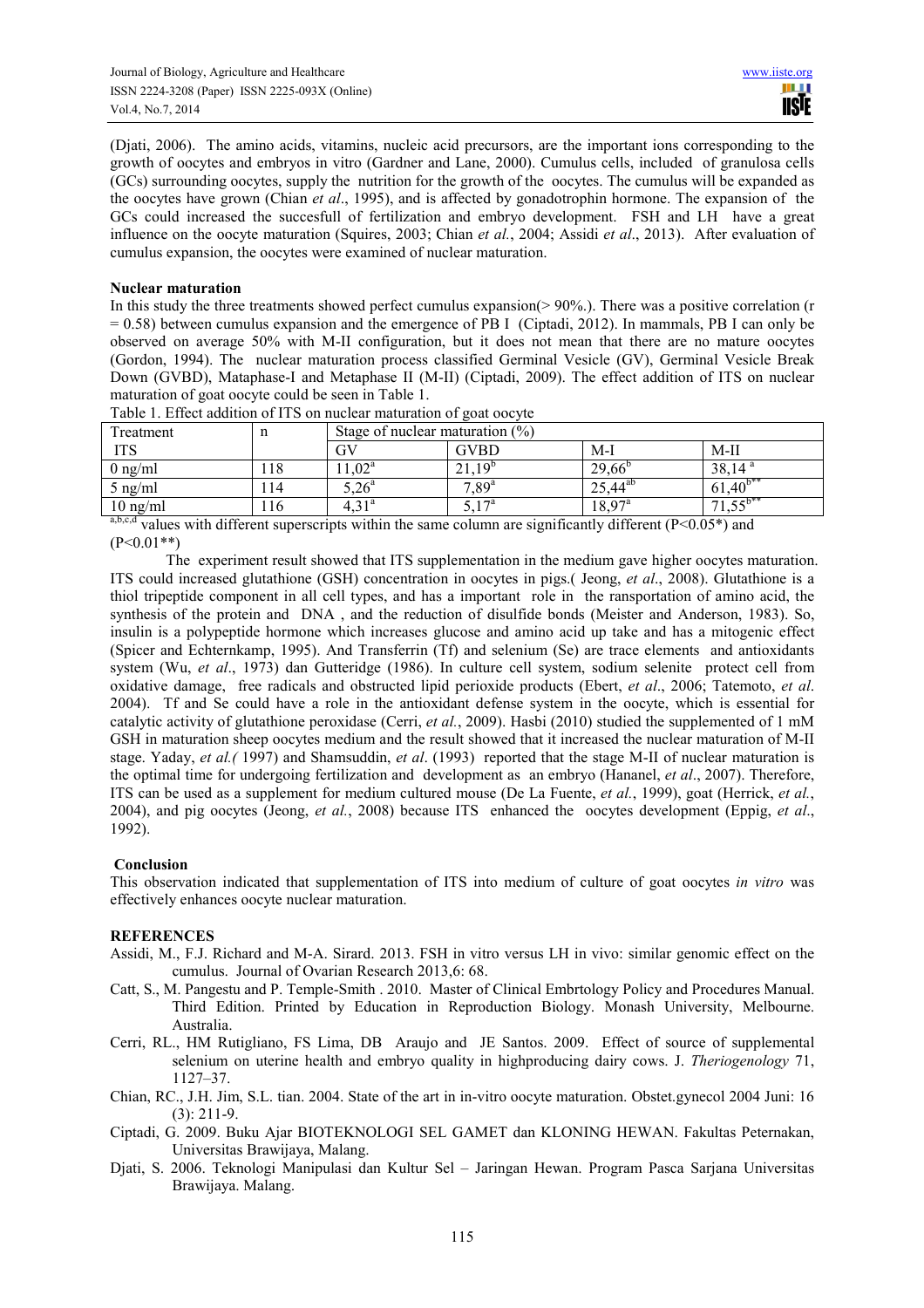De La Fuente, R., MJ. O'Brien & JJ. Eppig. 1999. Epidermal growth factor enhances preimplantation developmental competence of maturing mouse oocytes. *Hum. Reprod.* 14, 3060–8

- De Smedt, V., N. Crozet, MM. Ali, A. Marthino and Y. Congie Y. 1992. In-vitro maturation and fertilization of goat oocytes. *J. Theriogenology.* 37: 1049-1060.
- Djuwita, I., Y. Rusyiyantono, K. Muhammad, B. Purwantara, dan Y. Sukra. 1998. Pengaruh serum homolog dan heterolog terhadap proses pematangan dan pembuahan oosit domba di dalam medium biakan in vitro. *Media Veteriner.* 5 (1): 7-10.
- Ebert, R., M. Ulmer, S. Zeck, J. Meissner-Weigl, D. Schneider, H. Stopper, N. Schupp, M. Kassem, F. Jakob. 2006. Selenium supplementation restores the antioxidative capacity and prevents cell damage in bone marrow stromal cells in vitro. *Stem Cells* 24:1226 –35.
- Eppig, J.J., K. Wigglesowrth, MJ. O'Brien. 1992. Comparison of embryonic developmental competence of mouse oocytes grown with and without serum. *Mol Reprod Dev.* 32:33– 40.
- Gao, M., Y. Wang and X. Wu. 2007. In-vitro Maturation of Immature Oocyte from Preantral Follicles in Prepubertas Mice. *Journal of reproduction & Contraception*. 18 (1): 25-32.
- Gardner, DK., M. Lane. 2000. Embryo culture systems. In: Trounson AO, Gardner DK. Handbook of *in vitro* fertilization. 2nd Ed. Boca Raton: CRC Press. Pp 205-264.
- Gordon, I. 1994. *Laboratory production of cattle embryos*. Cab. International. Cambridge. 55-65.
- Goto, K., dan A. Iritani. 1992. Oocytes Maturation and Fertilization. *J. Anim. Repro. Sci.* 28: 407-411.
- Gutteridge, JM. 1986. Antioxidant properties of the proteins caeruloplasmin, albumin and transferrin. A study of their activity in serum and synovial fluid from patients with rheumatoid arthritis. *Biochim. Biophys.* Acta 869, 119–127.
- Hananel, E, G. Holzer, R. Chian, E. dermitas, H. Ba-Akdah, and S. Lin Tan. 2007. In Vitro Maturation of Oocytes. In Vitro Fertilization. A Practical Approch. Edited by David. K. Gadner. Informa Health Care, New York. USA.
- Hasbi. 2010. *Effectivity of Glutathione Addition on Nuclear Maturation Rate and Pronuclear Formation after Parthenogenesis of Ovine Oocytes.* Tesis. Mayor Biologi Reproduksi, Fakultas Kedokteran Hewan. Pascasarjana, IPB, Bogor.
- Herrick, JR., E. Behboodi, E. Memili, S. Blash, Y. Echelard and RL Krisher. 2004. Effect of macromolecule supplementation during *in vitro* maturation of goat oocytes on developmental potential. *Mol. Reprod. Dev.* 69, 338–46.
- Hyttel, PI., FH. Callsen and I. Greve. 2000. Oocytes growth, capacitation and final maturation in cattle. *J. Theriogenologi. Biol Reprod*. 47: 23-32.
- Jeong, YW., MS. Hossein, DP. Bhandari, YW. Kim, JH. Kim, SW. Park, E.Lee, SM. Park, YI. Jeong, JY. Lee, S. Kim and WS. Hwang. 2008. Effects of insulin–transferrin–selenium in defined and porcine follicular fluid supplemented IVM media on porcine IVF and SCNT embryo production. *Anim. Reprod. Sci.* 106, 13–24.
- Kelly, JM., DO. Kleemann, WMC. Maxwell and SK. Walker. 2008. Effect of insulin-like growth factor-I, epidermal growth factor and cysteamine on the in vitro maturation and development of oocytes collected from 6- to 8-week-old Merino lamb. *Reproduction, Fertlity and development.* 20, 570-578.
- Kochhar, HPS., B. Wu, LHA. Morris, BC. Buckrell, JW. Pllard, PK. Basrur and WA. King. 2002. Maturation Status, Protein Synthesis and Development Competence of Oocytes Derived from Lambs and Ewes. *Reprod Dom Anim*. 37: 19-25.
- Pamungka, FA., MA. Setiadi & NWK. Karja. 2012. Characteristic and in Vitro Fertilization Ability of Ram Spermatozoa: Comparation of Epiddymis and Ejaculated Spermatozoa. Media Peternakaion , April 2012, pp. 38-44. http://medpet.journal.ipb.ac.id/DOI:10.5398/medpet.2012.35.1.38
- Meister, A., ME Anderson. 1983. Glutathione. *Annu. Rev. Biochem.* 52: 711–760.
- Mulyawan. 1995. Pengaruh Pemberian Hormon dalam TCM-199 Terhadap Tingkat Maturasi dan Fertilisasi in Vitro pada Berbagai Kualitas Oosit Sapi. Fakultas Peternakan Universitas Pajajaran. Bandung.
- Raghu, HM., S. Nandi, SM. Reddy. 2002. Effect of insulin,transferrin and seleniumanf epidermal growth factor on development of buffalo oocytes to blastocyts stage in vitro in serum-free, semidefined media. *Vet.Rec.* 151 (9):260-5.
- Shamsuddin, MB., B. Larson dan H. Rodrigez Martinez. 1993. Maturation Related Changes In Bovine Oocyte Under Different Culture Conditions. *J. Animal Reproduction Science* 31: 49-58.
- Spicer, LJ ., SE. Echternkamp. 1995. The ovarian insulin and insulin-like growth factor system with an emphasis on domestic animals. *Domest Anim Endocrinol* 12:223– 45.
- Squires, E.J. 2003. Applied Animal Endocrinology. CABI Publishing. USA.
- Tatemot, H., N. Muto, I. Sunagawa, A. Shinjo, T. Nakada. 2004. Protection of porcine oocytes against cell damage caused by oxidative stress during in vitro maturation: role of superoxide dismutase activity in porcine follicular fluid. *J. Biol Reprod* 71:1150 –7.